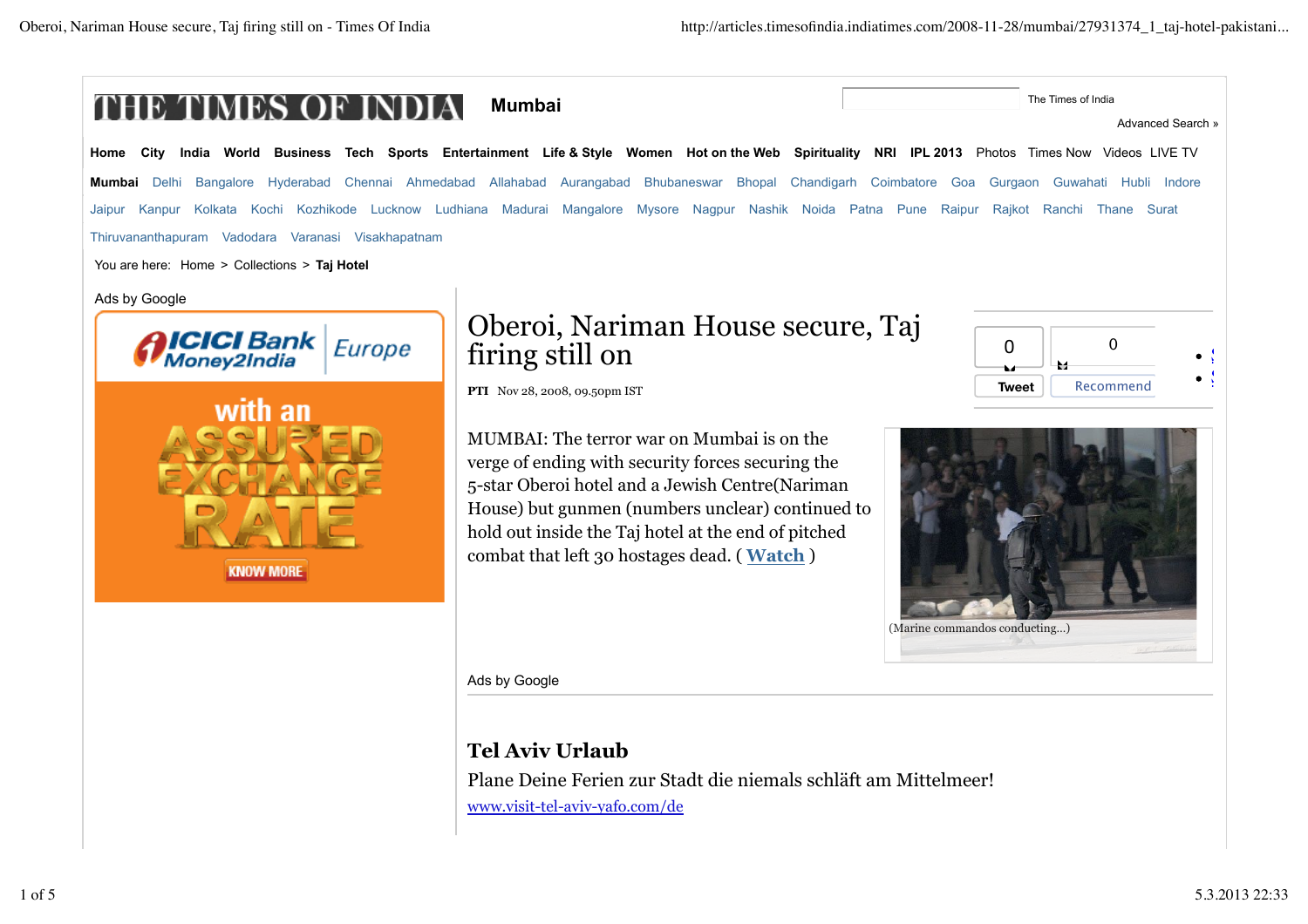### **RELATED ARTICLES**

Battle for Mumbai ends, death toll rises to 195 *November 29, 2008*

No comments on probe till operations complete: Deshmukh *November 28, 2008*

Final operation on at Taj hotel, hostages rescued *November 27, 2008*

### **IN-DEPTH COVERAGE**

Taj Hotel Nariman House Pakistani Terrorists Oberoi Hotel

## **Baufinanzierung Rechner**

Jetzt über 300 Banken vergleichen! Kostenlose Beratung vom Experten. interhyp.de/baufinanzierung

At the Centre (Nariman House), a residential complex housing a prayer hall, commandos were air dropped from helicopters in a first such operation ever. Two terrorists were killed but not before five of the hostages were eliminated by them. ( **Watch** )

A clean-up operation was still on late tonight at the Centre where the victims reportedly included the Rabbi and his wife.

The might of the Indian security forces had to be brought in to rid these landmarks in the country's financial capital of the heavily-armed suspected Pakistani terrorists who seized the two hotels and the Centre on Wednesday night, but the costs were heavy on both sides.

When the Oberoi was cleared of the terrorists this afternoon, as many as a total of 30 hostages were found dead in the hotel raising the toll in the worst terrorist strike against India to over 160 including 16 security personnel. Two terrorists were killed at the Trident Oberoi hotel. 11 terrorists were also eliminated, one was captured and some are still inside the Taj.

"The Oberoi Trident is totally clear of terrorists and is now under our control. The two terrorists holed up there have been killed," NSG Director General J K Dutt told reporters outside the hotel in south Mumbai after more than a day of fierce exchange of fire between his commandos and terrorists.

"We are sanitising every room to make sure no undesirable elements are there and relief can be provided to guests there," Dutt said.

24 bodies were found in the search operations in Oberoi hotel, Police Commissioner Hasan Ghafur told reporters adding six hostages were killed on Wednesday by the terrorists under a staircase while taking them to the roof. While the 34-floor Trident has 541 rooms, the adjacent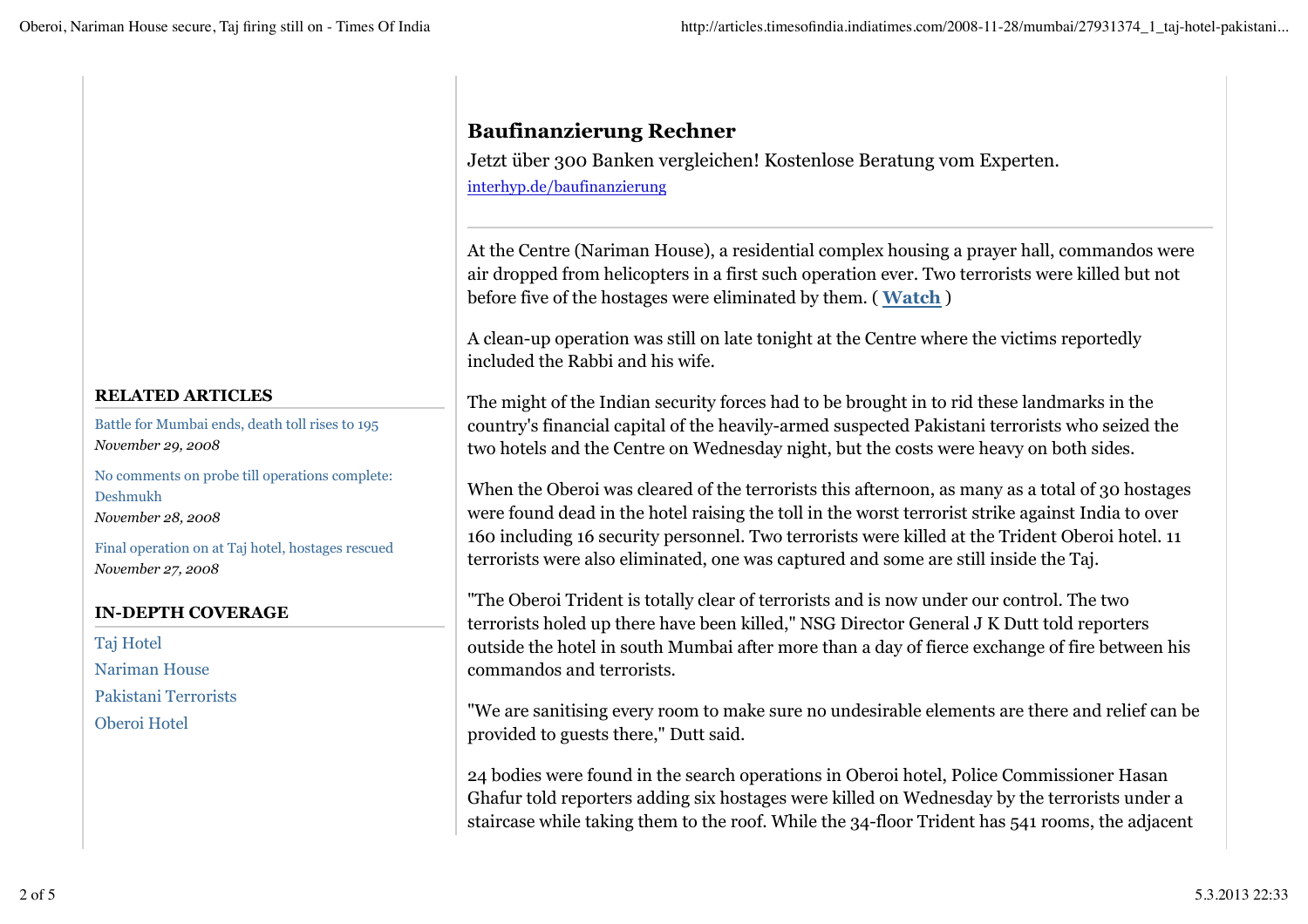11-storeyed Oberoi has 327 rooms. ( **Watch** )

At the 565-room Taj, commandoes continued to be engaged in fierce exchange of fire with terrorists who are believed to be moving between floors. "We are trying to corner one terrorist," Dutt said.

The NSG has recovered two AK-47 assault rifles, one 9 mm pistol and some unexploded grenades. ( **Watch** )

The arrested terrorist is a Pakistani national and the state police has acquired a lot of information about the whole plan for the strikes.

M L Kumawat, Secretary (internal Security) in the Union Home Ministry, told reporters in Delhi that Major Sandeep Unnikrishnan of the NSG was killed during the encounter with terrorists in Taj while another commando Omkar Chander was killed in Nariman House. ( **Watch** )

Ads by Google

# **Ein Gev Holiday Resort**

Enchanted Sea of Galilee Resort, Unique Experience, Special Offers!

www.EinGev.com

He said a 60-member fresh contingent of NSG commandos was dispatched from Delhi today in addition to two contingents already there. 475 commandos are engaged in the operations.

"It is just a matter of a few hours before we will be able to wrap up things," Southern Command Chief Lt Gen Noble Thamburaj told reporters in Mumbai outside Taj hotel as 35 hostages, including foreigners and a six-month old infant, were successfully rescued from Oberoi-Trident.

The new building of Taj hotel has been totally flushed out and cleared and handed over to police, he said adding that some terrorists, had moved into the adjacent old heritage building.